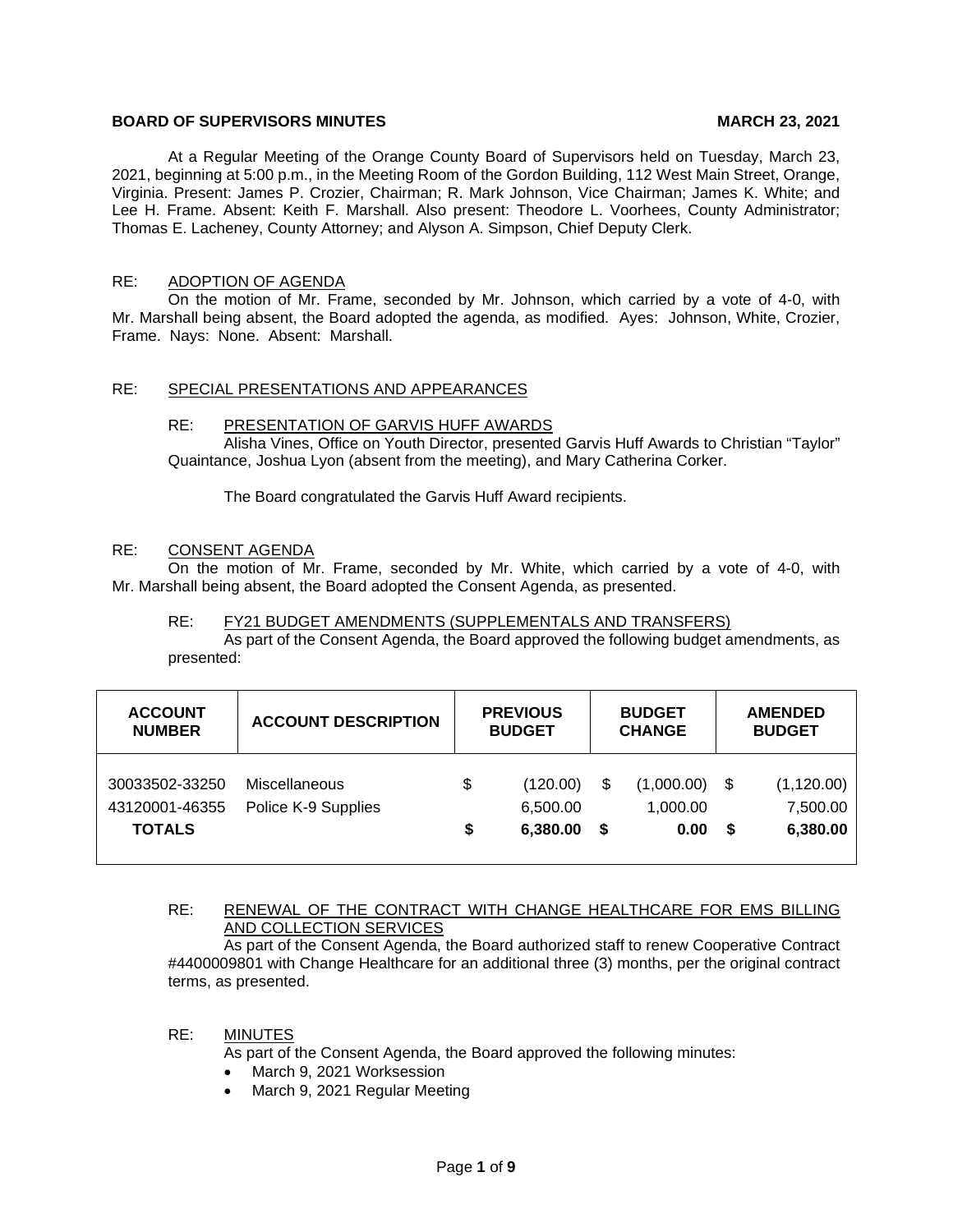# RE: NEW BUSINESS

## RE: RESOLUTION PLEDGING A MORAL OBLIGATION AND ADOPTING A SUPPORT AGREEMENT FOR BROADBAND AUTHORITY FINANCING

Glenda Bradley, Assistant County Administrator for Management Services, explained that staff had been working with members of the Broadband Authority and Davenport, the County's financial advisors, to develop a financing plan for continued capital construction and deployment of the broadband network throughout the County. She noted that after reviewing several financing options, the Broadband Authority had decided to participate in the Virginia Resources Authority's (VRA) spring financing pool.

Ms. Bradley provided a resolution to the Board for its consideration related to the issuance of the revenue bond by the Broadband Authority as part of the VRA financing pool. She indicated that proceeds from the financing would be available to the Broadband Authority as needed for any capitalized interest, working capital, reserves, issuance costs, or other ancillary costs. Ms. Bradley stated that the resolution provided a moral obligation and outlined the terms of a support agreement between the County and the Broadband Authority.

Ms. Bradley noted that, although Broadband Authority revenues were expected to be sufficient to pay the necessary debt service, the support agreement offered a non-binding moral obligation for the County to fund any annual deficiencies in the revenues of the Broadband Authority that would otherwise prevent the Authority from making its scheduled debt service payments. Additionally, while the Board was not empowered to make binding commitments for appropriations in future fiscal years, the support agreement declared its intent to make such appropriations in future fiscal years and recommended that future Boards of Supervisors do the same.

Discussion ensued among the Board regarding: whether the resolution and support agreement were required by the Virginia Resources Authority.

On the motion of Mr. Frame, seconded by Mr. Johnson, which carried by a vote of 4-0, with Mr. Marshall being absent, the Board adopted the following resolution, as presented:

# RESOLUTION APPROVING ORANGE COUNTY'S SUPPORT OF FINANCING BY THE ORANGE COUNTY BROADBAND AUTHORITY

WHEREAS, the County of Orange, Virginia (the "County") is the member jurisdiction of the Orange County Broadband Authority (the "Authority") and created the Authority in accordance with the Virginia Wireless Service Authorities Act §15.2-5431.1 et seq. of the Code of Virginia of 1950, for the purpose of providing qualifying communications services as authorized by the Act and by Article 5.1 of Chapter 15 of Title 56 of the Code of Virginia of 1950; and

WHEREAS, the Board of Supervisors of Orange County (the "Board") has been informed that the Authority intends to issue a revenue bond (the "Bond") (i) to finance costs related to the expansion of OCBA's fiber network, transport electronics and fiber to the premise equipment and other capital projects of OCBA that may be approved by the Board from time to time and (ii) to finance, if and as needed, capitalized interest, working capital, reserves, costs of issuance and other ancillary costs (collectively, the "Project"); and

WHEREAS, the Authority has applied to the Virginia Resources Authority (the "VRA") for financing assistance in connection with the Project; and

WHEREAS, the VRA has required, as a condition of its purchase of the Bond, that the County enter into a Support Agreement to be executed and delivered to VRA by the County, whereby the County, subject to appropriation, would provide certain support to the Authority in regards to making payments on the Bond and as otherwise required by VRA;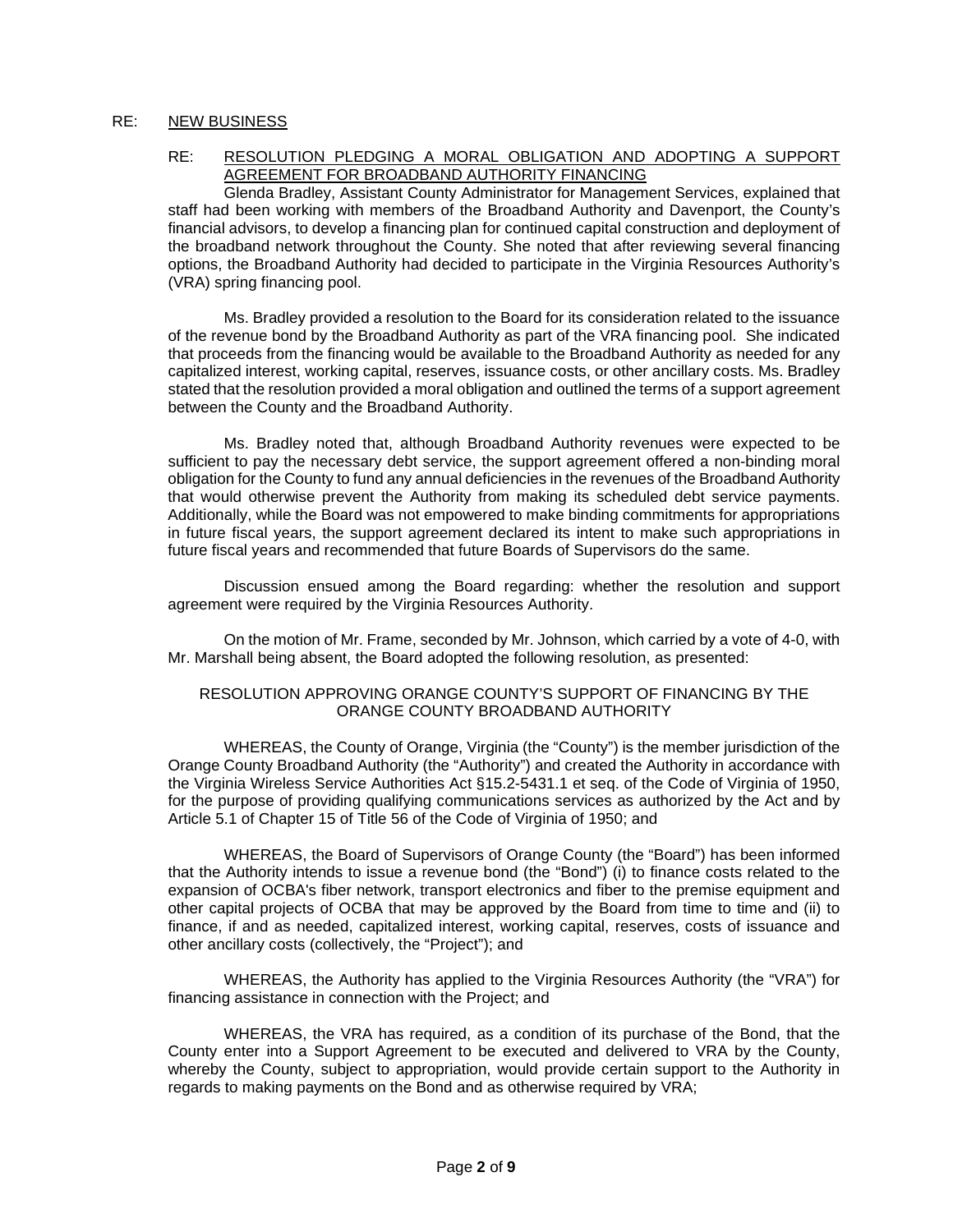NOW, THEREFORE, BE IT RESOLVED, on this 23rd day of March, 2021, that the Orange County Board of Supervisors hereby approves the following:

- 1. Approval of Support Agreement. The Board of Supervisors has determined it is in the best interests of the County and its citizens for the County to enter into the Support Agreement to reflect that the non-binding obligations described in the above recitals will apply to the Local Bond and the Financing Agreement to reflect the issuance and sale of the Local Bond and the financing, operation and maintenance of the Project.
- 2. Form of Support Agreement. The Chairman of the Board or the County Administrator, either of whom may act, are each hereby authorized and directed to determine the form of the Support Agreement; provided the terms and conditions of the Support Agreement are not inconsistent with this Resolution, and to execute the Support Agreement on behalf of the County. The approval of the Support Agreement by the Chairman or the County Administrator (as applicable) shall be evidenced conclusively by the execution and delivery of the Support Agreement by the applicable officer.
- 3. Terms of the Support Agreement. The Support Agreement shall provide that the County Administrator shall make a request to the Board to appropriate to or on behalf of the Authority such amounts as may be requested from time to time pursuant to the Support Agreement, to the fullest degree and in such manner as is consistent with the Constitution and laws of the Commonwealth of Virginia. The Board, while recognizing that it is not empowered to make any binding commitment to make such appropriations in future fiscal years, hereby states its intent to make such appropriations in future fiscal years, and hereby recommends that future Boards of Supervisors do likewise during the term of the Support Agreement.
- 4. State Aid Intercept. The Board acknowledges that VRA considers the Support Agreement as a "local obligation" pursuant to Section 62.1-216.1 of the Virginia Code. In the event of the failure of the County to make a payment under the Support Agreement, VRA has the right, and is obligated to institute the "state-aid intercept" process set forth in Section 62.1 216.1 of the Code of Virginia of 1950 under which the Governor could cause the Comptroller to withhold all further payment to the County of funds appropriated and payable by the Commonwealth to the County until the unpaid sum is obtained. The funds so withheld would be directed to VRA to cure the nonpayment.
- 5. Support Agreement Not a Pledge or Obligation of the County. Nothing herein contained is or shall be deemed to be a pledge or a lending of the credit of the County to the Authority, VRA or to any holder of the Bond or to any other person or entity, and nothing herein contained is or shall be deemed to be a pledge of the faith and credit or the taxing power of the County, nor shall anything herein contained legally bind or obligate the Board to appropriate funds for the purposes described or mentioned in the Support Agreement.
- 6. Further Actions. The Board hereby authorizes and directs the Chairman, the County Administrator and such officers and agents of the County as may be designated by either of them to take such further actions as they deem necessary regarding the Support Agreement. All such actions previously taken by such officers and agents are ratified and confirmed. The authorization granted in this Resolution to the Chairman and County Administrator may be carried out by the Vice Chairman (in the case of the Chairman), and any Assistant County Administrator (in the case of the County Administrator), or such other officer as any of the named officers may designate in writing.
- 7. Effective Date. This resolution shall take effect upon its adoption.

Ayes: Johnson, White, Crozier, Frame. Nays: None. Absent: Marshall.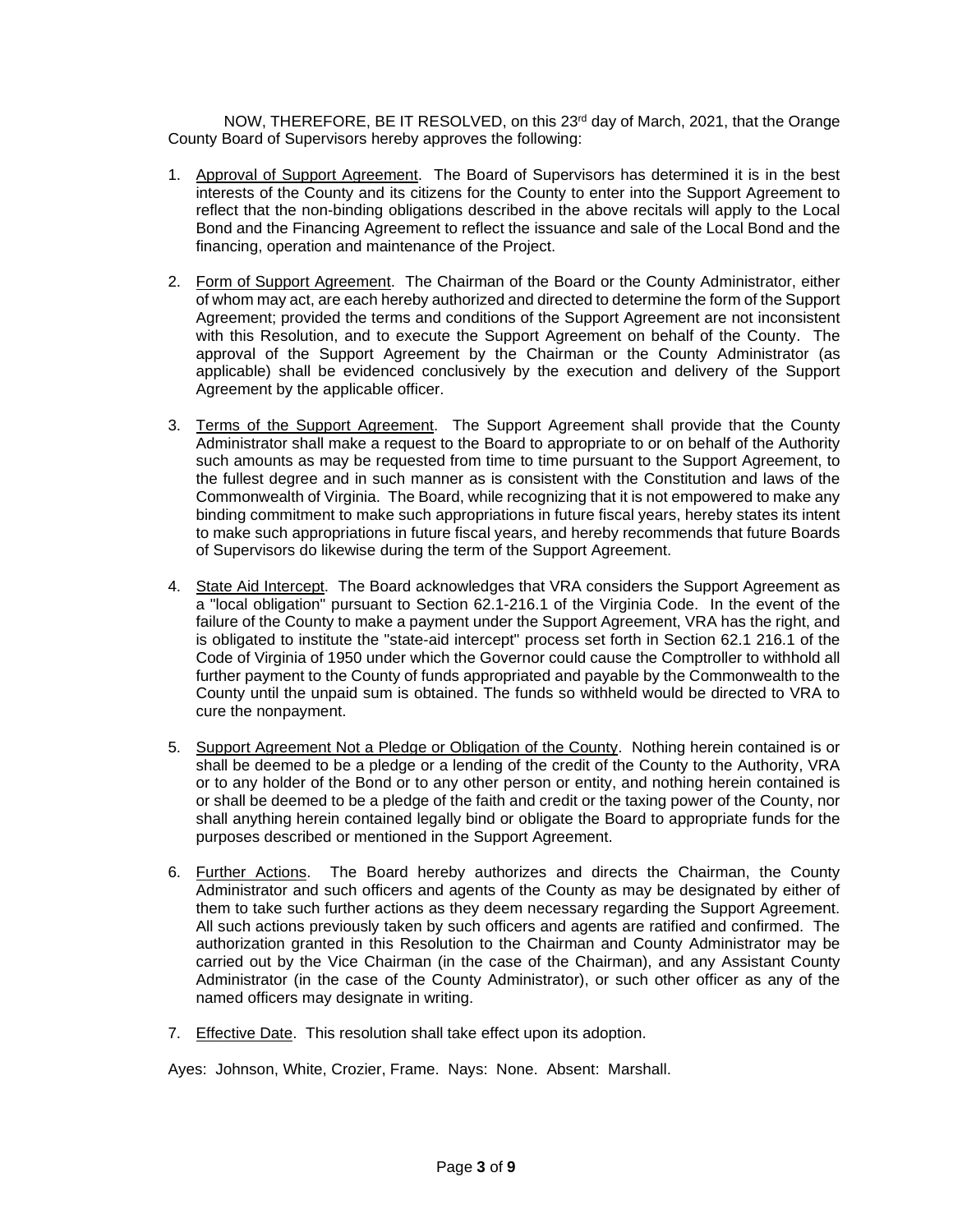# RE: AWARD OF THE CONTRACT FOR AUDIT SERVICES

Amanda Amos, Procurement Coordinator, explained that staff had released a solicitation on December 10, 2020, requesting proposals from firms of certified public accountants to audit financial statements for Orange County Public Schools, Orange County Department of Social Services, and Orange County Government, for the fiscal year ending June 30, 2021, and for each of the four (4) subsequent fiscal years. She noted that the solicitation was advertised on the County website, in the Orange County Review, and on eVA, and six (6) responses had been received.

Ms. Amos stated that, after reviewing the proposals, staff ranked the Offerors and conducted interviews with the top ranked firms. Overall, staff felt that PBMares offered professional, detailed, and prompt audit services.

Discussion ensued among the Board regarding: whether separate audits were conducted for the Economic Development Authority and the Broadband Authority.

On the motion of Mr. Frame, seconded by Mr. Johnson, which carried by a vote of 3-0-1, with Mr. Marshall being absent and Mr. White abstaining, the Board authorized staff to enter into a contract with PBMares for audit services for a one (1) year term, with the possibility of four (4) renewals, as presented.

Ayes: Johnson, Crozier, Frame. Nays: None. Absent: Marshall. Abstentions: White.

# RE: COURTHOUSE PORTRAIT COLLECTION

Supervisor Johnson explained that, as part of the plan to put the old Courthouse back in use, an extensive evaluation had been conducted of the Courthouse portraiture. He indicated that eight (8) additions and a change would be made to the collection. Mr. Johnson reviewed each of the portrait additions, noting the individual's significance to Orange County, and stated that Governor Spotswood's portrait would be replaced with a portrait of James Madison.

Collectively, the Board thanked Mr. Johnson for his important work in preserving the history of Orange County.

## RE: OLD BUSINESS

## RE: REZ 21-01 (HOP ON ENTERPRISES, LLC)

Sandra Thornton, Planning Services Manager, briefly reviewed the request for Rezoning from Hop On Enterprises, LLC, which had been opened for Public Hearing on March 9, 2021. She reviewed the history of the application with the Planning Commission, the Planning Commission's recommendation of approval, the voluntary proffers, and the list of recommended conditions.

Chairman Crozier closed the public hearing.

Discussion ensued among the Board regarding: the plan for regular business hours until 10:00 p.m.; and ABC regulations that required closing by midnight.

On the motion of Mr. Johnson, seconded by Mr. Frame, which carried by a roll call vote of 4-0, with Mr. Marshall being absent, the Board adopted the following ordinance, as presented:

#### ORDINANCE APPROVING REZ 21-01 TO REZONE APPROXIMATELY 6 ACRES FROM GENERAL RESIDENTIAL (R-2) TO AGRICULTURAL (A), REQUESTED BY HOP ON ENTERPRISES, LLC

WHEREAS, Hop On Enterprises, LLC (Patch Brewing Co.) has requested the rezoning of property at 12731 Gordon Avenue, Gordonsville, identified as Tax Map Nos. 68A1-2-1-17, 18, 19,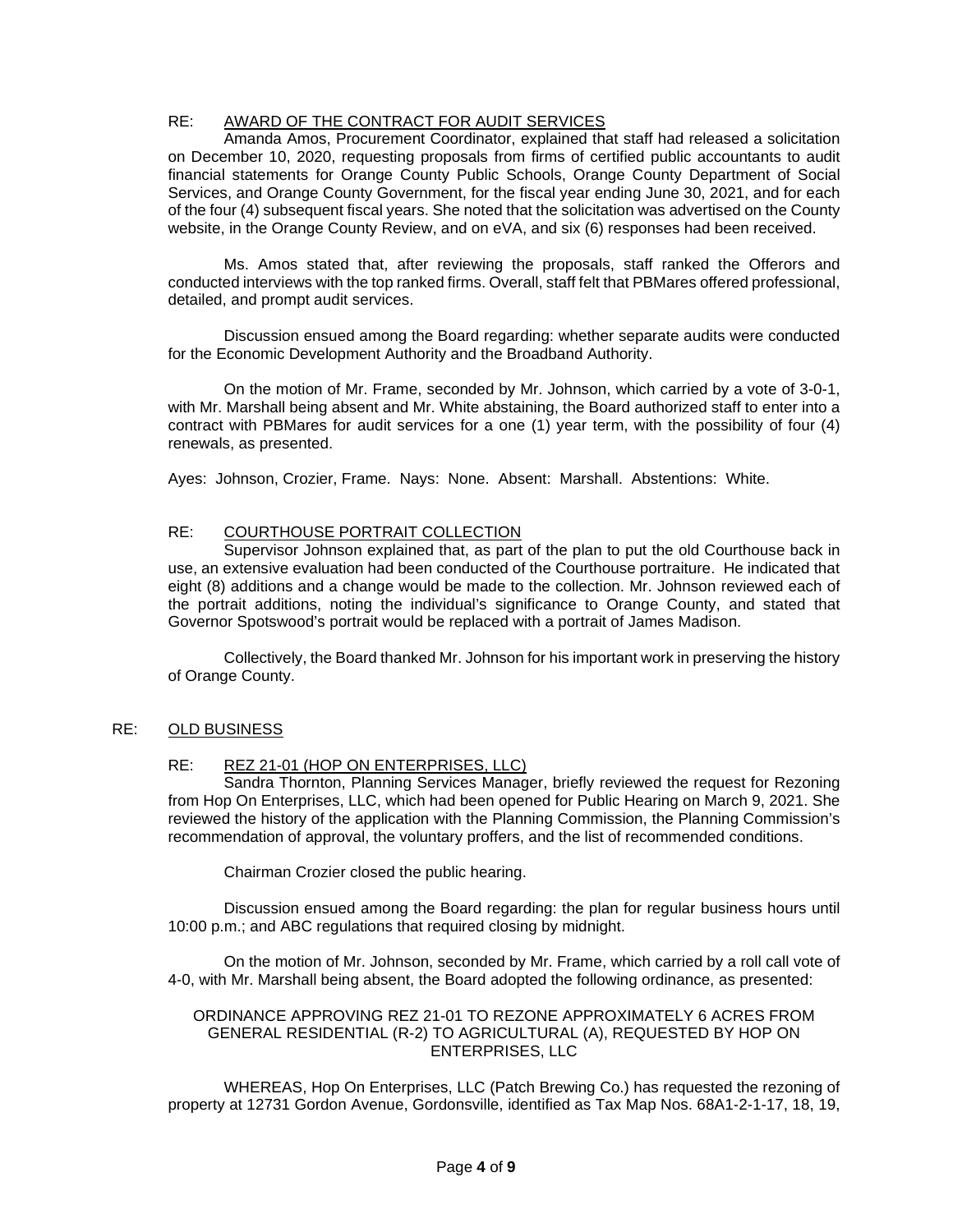20, 21, 22, 39, 40, 41; 68A1-2-2-23, 42, 43, 44, 45; and 68A1-2-3-46, totaling approximately 6 acres, from General Residential (R-2) to Agricultural (A) in order to cultivate crops for a pick-your-own operation in addition to a craft brewery, farm winery, and recreational space, pursuant to Section 70-191 et seq and Section 70-302 of the Zoning Ordinance; and

WHEREAS, the Planning Commission advertised and held a remote Public Hearing on the request on March 4, 2021; and

WHEREAS, the Planning Commission considered whether the proposed Rezoning would further the purposes of the Comprehensive Plan and the Zoning Ordinance; threaten the public health, safety, or welfare; be compatible with its surroundings; would impact the environment or any natural, scenic, or historic assets of the County; or would result in substantial detriment to the surrounding property; and

WHEREAS, the Planning Commission reviewed the request and determined that the request was consistent with the Comprehensive Plan and with the considerations above, and, as such, recommended approval of the request to the Board of Supervisors, as presented during its Public Hearing; and

WHEREAS, the Board of Supervisors advertised and opened a Public Hearing on the request on March 9, 2021, and closed said Public Hearing on March 23, 2021; and

WHEREAS, after deliberation, the Board of Supervisors has determined that public necessity, convenience, general welfare, and/or good zoning practice support approval of this Rezoning request, as presented during its Public Hearing;

NOW, THEREFORE, BE IT ORDAINED, on this 23rd day of March, 2021, that the Orange County Board of Supervisors hereby approves REZ 21-01 to rezone property at 12731 Gordon Avenue, Gordonsville, identified as Tax Map Nos. 68A1-2-1-17, 18, 19, 20, 21, 22, 39, 40, 41; 68A1-2-2-23, 42, 43, 44, 45; and 68A1-2-3-46, totaling approximately 6 acres, from General Residential (R-2) to Agricultural (A) in order to cultivate crops for a pick-your-own operation in addition to a craft brewery, farm winery, and recreational space, subject to the three (3) conditions and the proffers dated February 16, 2021, as set forth below, as presented.

Ayes: Johnson, White, Crozier, Frame. Nays: None. Absent: Marshall.

Conditions for Approval

As adopted in Ord. No. 210323 - 6A by the Orange County Board of Supervisors on March 23, 2021

REZ 21-01: Hop On Enterprises, LLC

*To cultivate crops for a pick-your-own operation in addition to a craft brewery, farm winery, and recreational space*

*Tax Map Nos. 68A1-2-1-17, 18, 19, 20, 21, 22, 39, 40, 41; 68A1-2-2-23, 42, 43, 44, 45; and 68A1-2-3-46*

The conditions of this zoning map amendment (Rezoning) shall apply to the properties identified on County Tax Map Nos. 68A1-2-1-17, 18, 19, 20, 21, 22, 39, 40, 41; 68A1-2-2-23, 42, 43, 44, 45; and 68A1-2-3-46, as well as any future division or consolidation of said properties, unless otherwise specified herein. Compliance is the responsibility of the applicant, owners, and assigns. The following conditions are intended to offset and mitigate impacts of the proposed use, and to render the application consistent with the applicable provisions of the Comprehensive Plan. If the conditions of the Rezoning or the information on the Rezoning plans or application are in conflict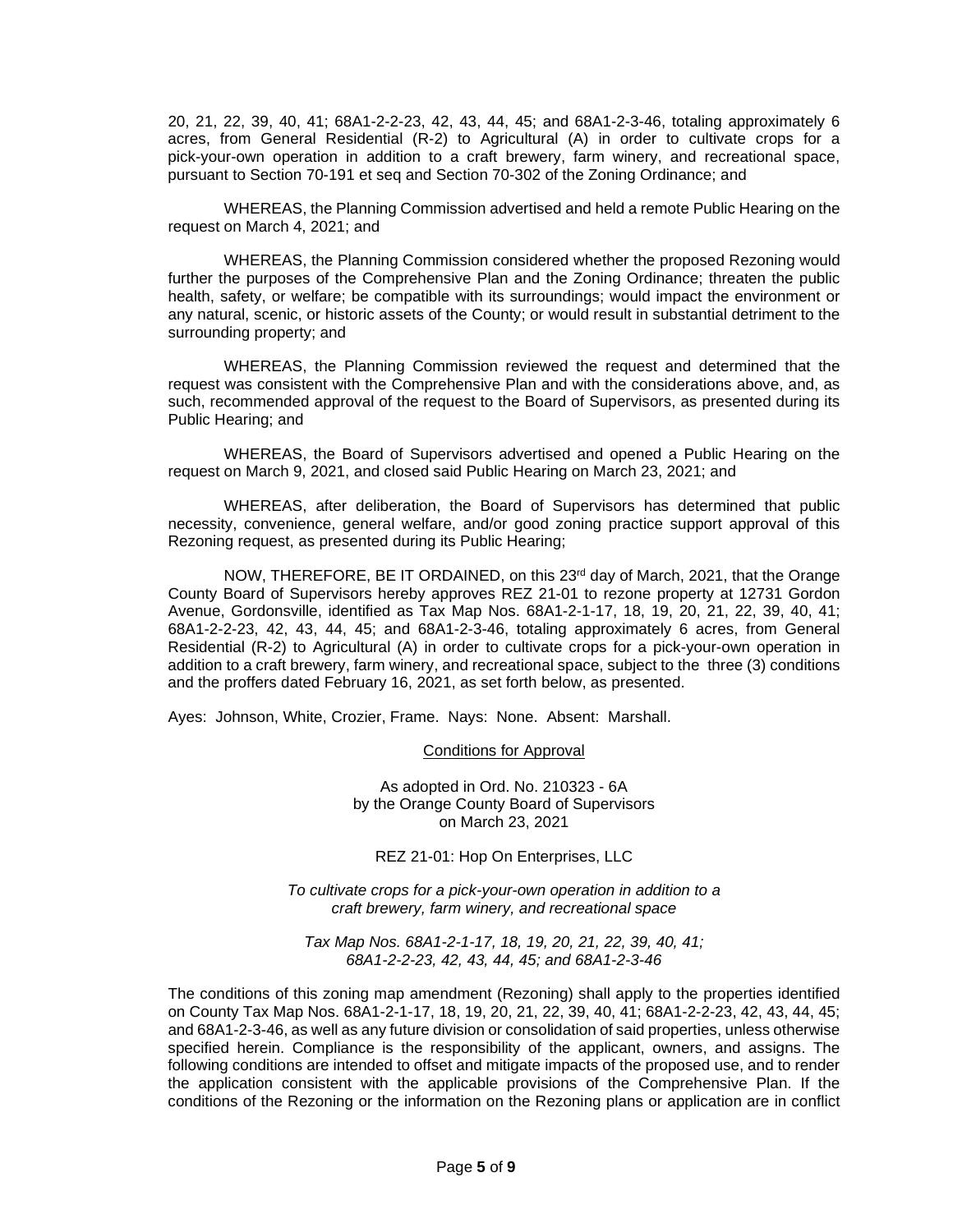with one another or with the Zoning Ordinance, the more restrictive shall apply, unless specifically modified, waived, or otherwise specified in these conditions. Violation of these conditions, in whole or in part, may be cause for the revocation of the Rezoning, pursuant to §15.2-2309(7) of the Code of Virginia.

- 1. Controlling Documents Controlling documents shall be the conditions as set forth herein and the documents submitted with the application dated January 18, 2021, including the updated Concept Plan dated January 12, 2021.
- 2. Compliance Use and development of the subject property shall be in substantial conformance with these conditions. The Zoning Administrator shall determine "substantial conformance." The property owner shall be responsible for obtaining all required County licenses, site plan approvals, building permits, health permits, VDOT permits, zoning permits, stormwater permits, and erosion & sediment control permits. The property owner shall be responsible for complying with all local, State, and Federal laws and regulations as may be applicable to the business development and operation.
- 3. Uses This Rezoning shall permit the development of a pick-your-own operation, craft brewery, farm winery, and recreational space, as generally shown on the concept plan and described in the application.

## Summary of Proffers

As adopted in Ord. No. 210323 - 6A by the Orange County Board of Supervisors on March 23, 2021

## REZ 21-01: Hop On Enterprises, LLC

*To cultivate crops for a pick-your-own operation in addition to a craft brewery, farm winery, and recreational space*

*Tax Map Nos. 68A1-2-1-17, 18, 19, 20, 21, 22, 39, 40, 41; 68A1-2-2-23, 42, 43, 44, 45; and 68A1-2-3-46*

The following uses, which are currently permitted uses in the Agricultural District as set forth in Sec.70-302 of the Zoning Ordinance, are prohibited:

- (i) The keeping of animals customarily raised on farms.
- (ii) Place of worship.
- (iii) Cemetery or graveyard.

The following uses, which are currently permitted uses by special use permit as set forth in Sec. 70-303 of the Zoning Ordinance, will not be allowed:

- (i) Agricultural equipment sales or service, or both.
- (ii) Airport.
- (iii) Bed and breakfast inn with a restaurant open to non-guests.
- (iv) Boarding kennel or commercial breeding kennel.
- (v) Camp, campground, or recreational vehicle park.
- (vi) Fairground.
- (vii) Elder care center, child day care center, or nursery school.
- (viii) Livestock auction or farmer's market of greater than 4,000 square feet gross floor area.
- (ix) Manufactured home park.
- (x) Mine or quarry.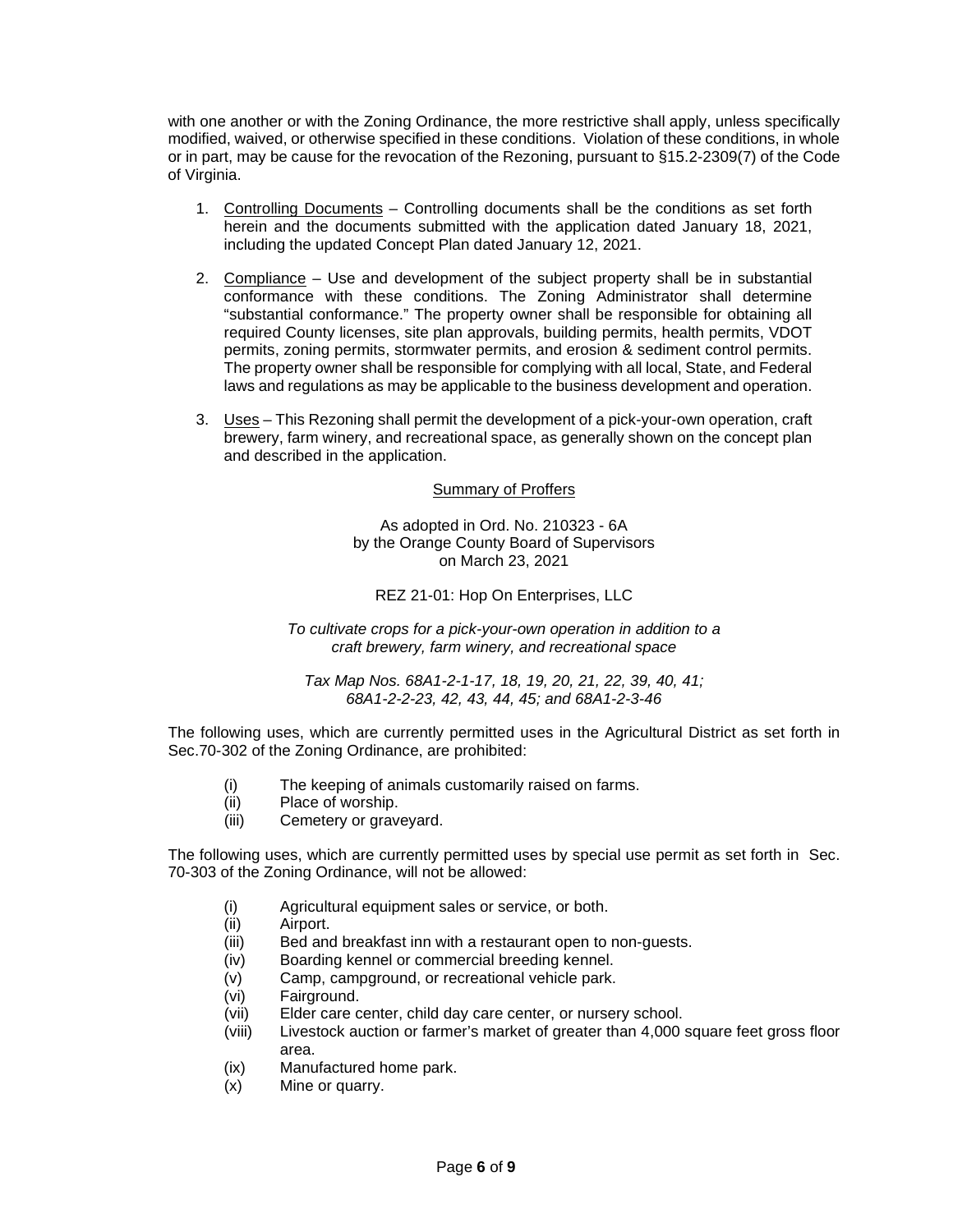- (xi) Office not exceeding 4,000 square feet gross floor area, including professional or contracting office.
- (xii) Institutional use.
- (xiii) Public garage.
- (xiv) Public use such as school, park, library, or fire and rescue station.
- (xv) Retail store not exceeding 4,000 square feet gross floor area, including a farm stand greater than 1,000 square feet gross floor area, flea market, or retail nursery.
- (xvi) Sanitary landfill.<br>(xvii) Veterinary servid
- (xvii) Veterinary service, including animal hospital.
- Outdoor power equipment, motorcycle, all-terrain vehicle, watercraft repair and storage.
- (xix) Public utility facility.
- (xx) Pyrotechnics testing/manufacturing on a parcel 50 acres or greater in size.

# RE: LITTER CONTROL EFFORTS

Supervisor Johnson expressed concern that the litter along the roadways throughout the County had gotten worse over the recent years. He recommended looking into ways to improve litter control efforts.

Discussion ensued among the Board regarding: investing into additional litter signage; investing in crews for roadside clean-up; the ability to use a workforce crew from Central Virginia Regional Jail for clean-up; availability of grant funding for vests and trash bags; the ability to increase the fine for littering; enforcement of the littering fine; and working with the local businesses on littering education.

By consensus, the Board requested that staff present the options for increasing the littering fine at a future meeting.

# RE: DEPARTMENT DIRECTOR / CONSTITUTIONAL OFFICER REPORTS There were no Department Director or Constitutional Officer Reports at this time.

## RE: COUNTY ATTORNEY'S REPORT The County Attorney had nothing to report on at this time.

# RE: COUNTY ADMINISTRATOR'S REPORT

## RE: PRESENTATION OF THE RECOMMENDED BUDGET FOR FISCAL YEAR 2022

Theodore L. Voorhees, County Administrator, presented a PowerPoint presentation highlighting the recommended Fiscal Year 2022 Budget. The presentation included information on the following: the Board's budget philosophy; key inclusions in the proposed budget; a review of the tax rates; a summary of the projected tax base; a comparison of the consolidated budget; revenue sources; expenditure categories; capital and debt funding comparisons; a summary of remaining General Fund Balance; and estimated American Rescue Plan Act funds.

The Board thanked Mr. Voorhees for the presentation.

## RE: AUTHORIZATION OF BUDGET AND TAX RATE ADS

On the motion of Mr. Frame, seconded by Mr. Johnson, which carried by a roll call vote of 4-0, with Mr. Marshall being absent, the Board authorized staff to proceed with advertising the proposed FY22 Budget and supporting tax rates for public hearing, as presented.

Ayes: Johnson, White, Crozier, Frame. Nays: None. Absent: Marshall.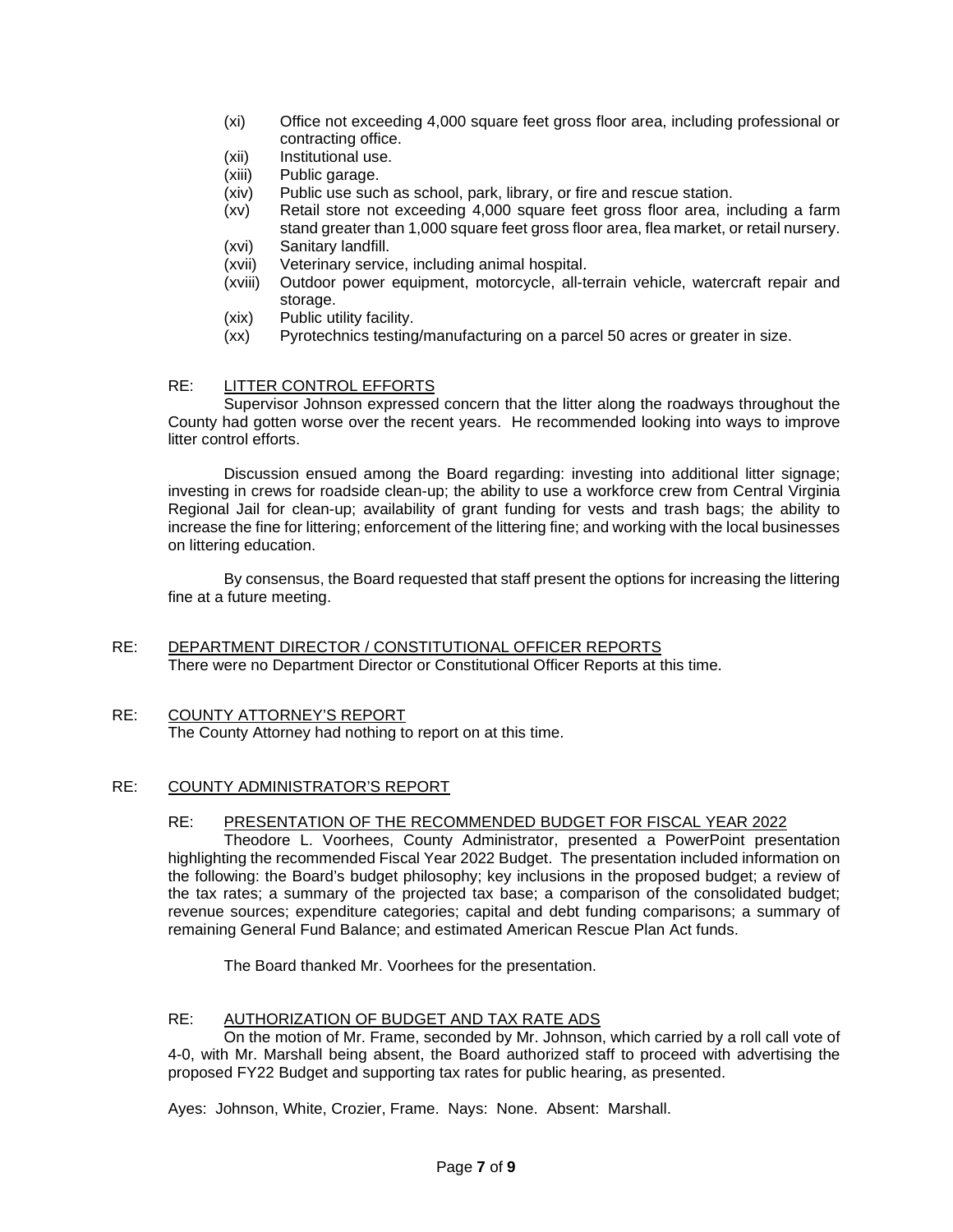# RE: BOARD COMMENT

Supervisor Frame commented on the Marcus Alert System for mental health and substance abuse awareness.

Supervisor Johnson expressed a desire to discuss the requirements for second (accessory) dwellings, as outlined in the Zoning Ordinance.

Supervisor White indicated the need to discuss recycling efforts at an upcoming worksession.

Chairman Crozier complimented Fire and EMS staff and the County's various partners for the recent COVID-19 vaccine clinics that were conducted. He also thanked Administration staff for the work in updating the County's website to include minutes from various boards, commissions, and committees in an effort to be more transparent. Lastly, Chairman Crozier commented on Special Use Permits for solar farms.

# RE: INFORMATIONAL ITEMS

The Board received the following correspondence for its information:

- Library Semi-Annual Report
- VDOT Monthly Report for March
- Culpeper Soil and Water Conservation District Minutes; February 2, 2021

## RE: APPOINTMENTS TO BOARDS, COMMISSIONS, AND COMMITTEES

On the motion of Mr. Frame, seconded by Mr. Johnson, which carried by a vote of 4-0, with Mr. Marshall being absent, the Board re-appointed Nancy Richardson as the District One Representative on the Social Services Advisory Board for a four-year term, with said term commencing July 1, 2021 and expiring on June 30, 2025.

On the motion of Mr. Frame, seconded by Mr. Johnson, which carried by a vote of 4-0, with Mr. Marshall being absent, the Board appointed Robert Fuqua as an At-Large (Orange County) Representative on the Rappahannock-Rapidan Community Services Board, filling the unexpired three-year term of David Francis, with said term commencing immediately and expiring on December 31, 2022.

Ayes: Johnson, White, Crozier, Frame. Nays: None. Absent: Marshall.

#### RE: CALENDAR

The Board received copies of its calendar of meetings for the months of March 2021, April 2021, and May 2021.

#### RE: CLOSED MEETING

At 6:17 p.m., Mr. Lacheney read the following motion authorizing Closed Meeting:

WHEREAS, the Orange County Board of Supervisors desired to discuss in Closed Meeting the following matters:

- Discussion concerning a prospective business or industry, or the expansion of an existing business or industry, where no previous announcement has been made of the business' or industry's interest in locating or expanding its facilities in the community. *- §2.2-3711(A)(5) of the Code of Virginia*
- Consultation with legal counsel pertaining to actual or probable litigation, where such consultation in open meeting would adversely affect the negotiating or litigating posture of the public body concerning Rapidan Service Authority. *- §2.2-3711(A)(7) of the Code of Virginia*